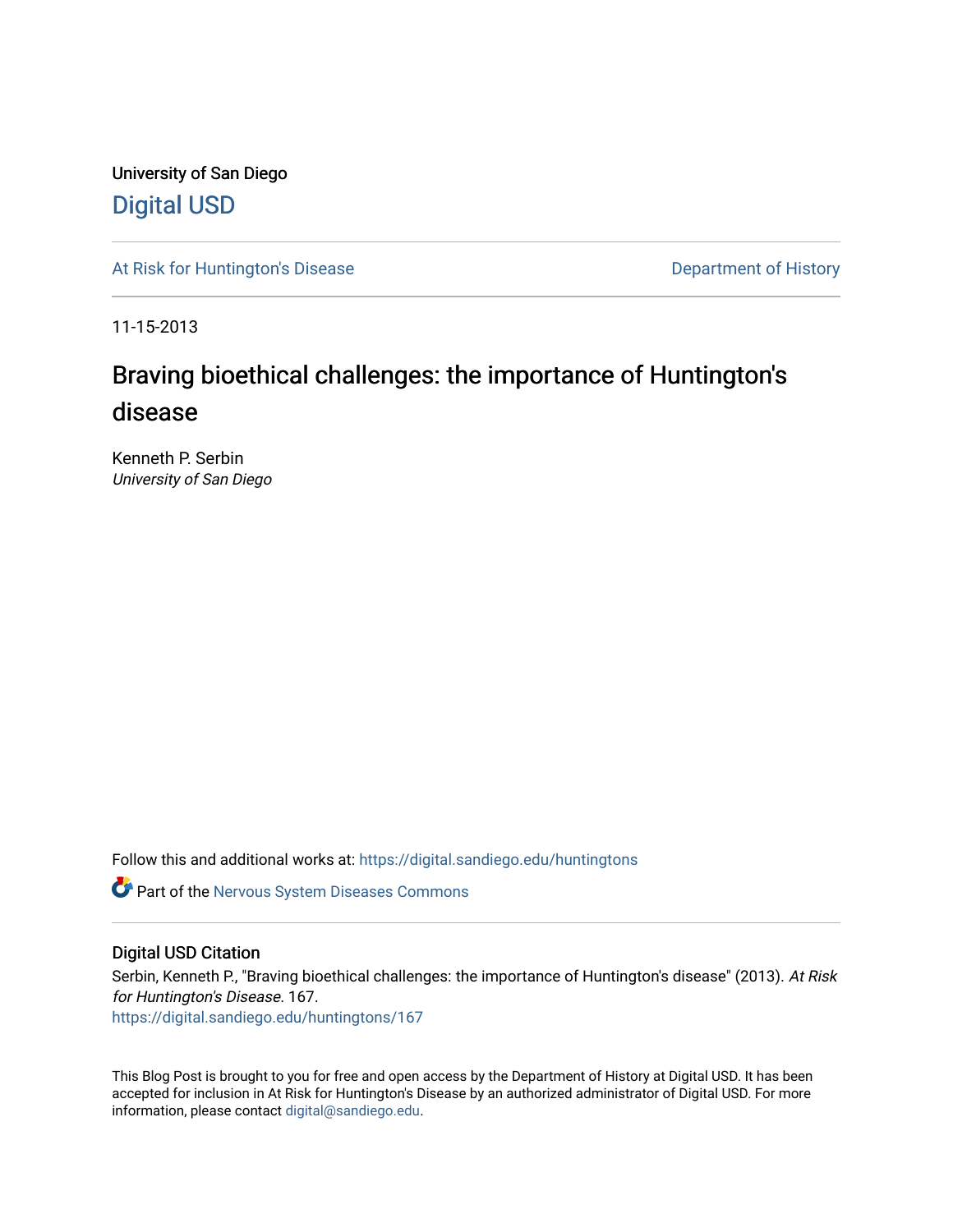#### More **[Create Blog](https://www.blogger.com/home#create) [Sign In](https://www.blogger.com/)**

# [At Risk for Huntington's Disease](http://curehd.blogspot.com/)

*HD is a genetically caused brain disorder that causes uncontrollable bodily movements and robs people's ability to walk, talk, eat, and think. The final result is a slow, ugly death. Children of parents with HD have a 50-50 chance of inheriting the disease. There is no cure or treatment.*

## Blog Archive

- $\blacktriangleright$  [2021](http://curehd.blogspot.com/2021/) (12)
- $2020(16)$  $2020(16)$
- $-2019(19)$  $-2019(19)$  $-2019(19)$
- $\blacktriangleright$  [2018](http://curehd.blogspot.com/2018/) (16)
- $2017(14)$  $2017(14)$
- $2016(13)$  $2016(13)$
- $\blacktriangleright$  [2015](http://curehd.blogspot.com/2015/) (24)
- $\blacktriangleright$  [2014](http://curehd.blogspot.com/2014/) (24)
- [▼](javascript:void(0)) [2013](http://curehd.blogspot.com/2013/) (30)
	- [►](javascript:void(0)) [December](http://curehd.blogspot.com/2013/12/) (3)
	- [▼](javascript:void(0)) [November](http://curehd.blogspot.com/2013/11/) (3) A Huntington's **[Thanksgiving](http://curehd.blogspot.com/2013/11/a-huntingtons-thanksgiving-message.html)** message: gratitude for...

Braving bioethical challenges: the [importance](http://curehd.blogspot.com/2013/11/braving-bioethical-challenges.html) of H... One year out of the terrible, lonely [Huntington's](http://curehd.blogspot.com/2013/11/one-year-out-of-terrible-lonely.html) ...

- [►](javascript:void(0)) [October](http://curehd.blogspot.com/2013/10/) (3)
- [►](javascript:void(0)) [September](http://curehd.blogspot.com/2013/09/) (3)
- $\blacktriangleright$  [August](http://curehd.blogspot.com/2013/08/) (2)
- $\blacktriangleright$  [July](http://curehd.blogspot.com/2013/07/) (1)
- $\blacktriangleright$  [June](http://curehd.blogspot.com/2013/06/) (1)
- $\blacktriangleright$  [May](http://curehd.blogspot.com/2013/05/) (3)
- $\blacktriangleright$  [April](http://curehd.blogspot.com/2013/04/) (4)
- $\blacktriangleright$  [March](http://curehd.blogspot.com/2013/03/) (2)
- $\blacktriangleright$  [February](http://curehd.blogspot.com/2013/02/) (3)
- $\blacktriangleright$  [January](http://curehd.blogspot.com/2013/01/) (2)
- $2012(26)$  $2012(26)$
- $2011(33)$  $2011(33)$
- $\blacktriangleright$  [2010](http://curehd.blogspot.com/2010/) (26)
- $\blacktriangleright$  [2009](http://curehd.blogspot.com/2009/) (21)
- $2008(7)$  $2008(7)$
- $2007(7)$  $2007(7)$
- $2006(4)$  $2006(4)$
- $2005(17)$  $2005(17)$

About Me **GENE [VERITAS](https://www.blogger.com/profile/10911736205741688185)** 

## FRIDAY, NOVEMBER 15, 2013

## Braving bioethical challenges: the importance of Huntington's disease

Huntington's disease, one of the first conditions for which a predictive genetic test was developed, spotlights the psychosocial ramifications of the [Genomic Era](http://www.nejm.org/doi/full/10.1056/NEJMe038132).

In addition to the profound impact of HD on people's health and social well-being, the difficult decisions involved in genetic testing have created new ethical challenges.

Over the past few decades, the rapid advance of medical and scientific research has caused [ethics](http://www.scu.edu/ethics/practicing/decision/whatisethics.html) - our standards of right and wrong and the study of those standards – to expand into *bio*ethics.

Bioethics is a vast topic. Georgetown University, for example, has an entire [library dedicated to research on bioethics,](http://bioethics.georgetown.edu/) and a number of other universities have centers dedicated to the subject.

Biomedical innovation puts bioethics into a seemingly constant state of flux.

The passage of the Genetic Information Nondiscrimination Act of 2008 (GINA) and the Affordable Care Act of 2010 (Obamacare) are two prominent examples of how society has sought to adapt to new biomedical realities and ethical consequences. GINA seeks to protect individuals from new forms of discrimination made possible by advances in genetics, while Obamacare aims to make health care more inclusive as it undergoes profound transformations.

HD families like mine have *lived* on the frontier of bioethics, often constructing new, personal solutions to the predicaments posed by the disease.

Understanding our contribution to this historic process helps us appreciate our part in the overall effort to combat disease.

### **New tools, new challenges**

I addressed the topic of HD and bioethics at the invitation of the graduate program in bioethics at the Centro Universitário São Camilo, a private Catholic college, in São Paulo, Brazil, during a presentation on September 21.

About 50 people attended the event, including at least a dozen members of the HD community and also [Dr. William Saad Hossne,](http://revistapesquisa.fapesp.br/en/2013/09/26/william-saad-hossne-the-guardian-of-bioethics/) the program's founder, described by one writer as "the guardian of bioethics" in Brazil. Started in 2004, the program was the first of its kind to receive official sanction.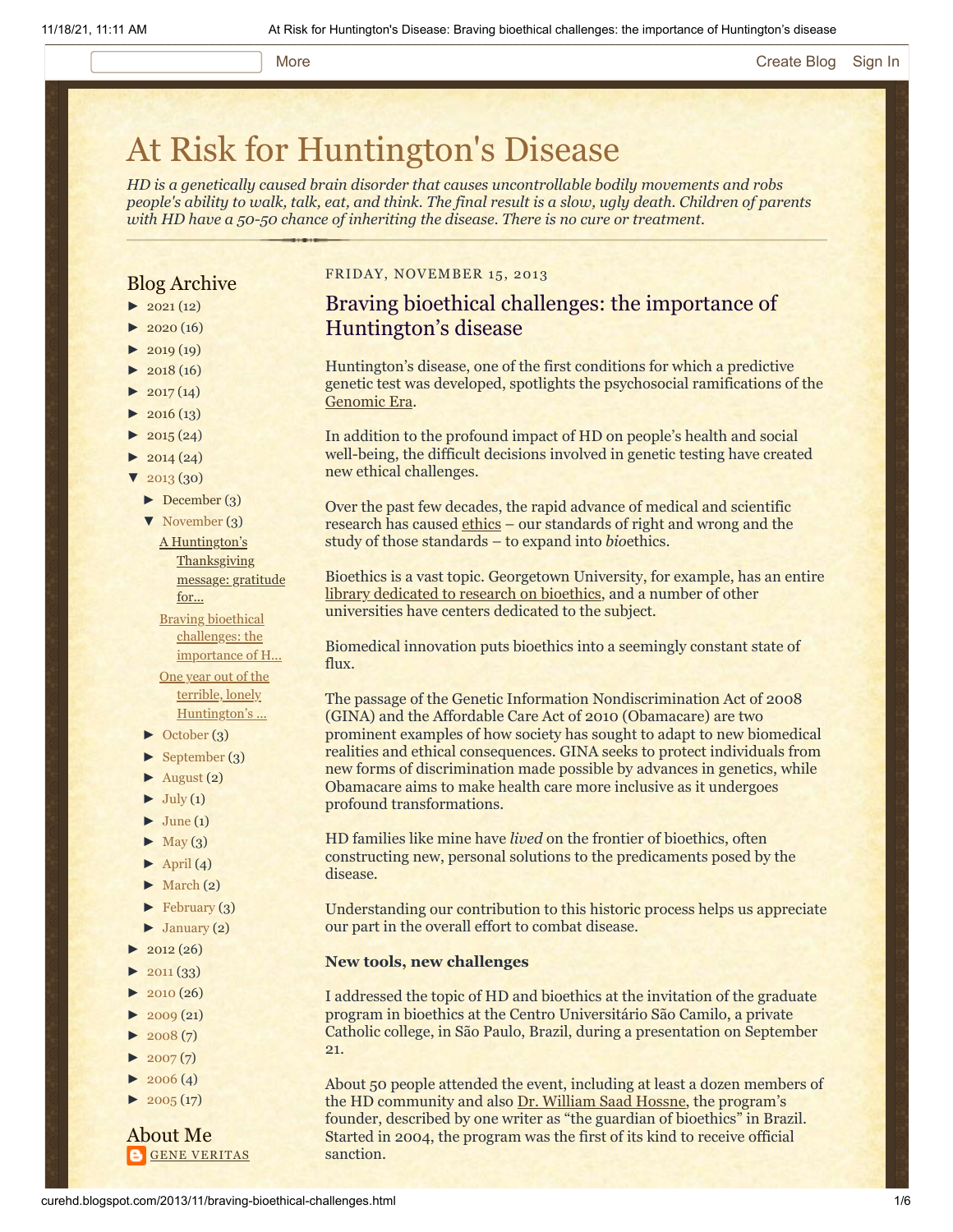View my [complete](https://www.blogger.com/profile/10911736205741688185) profile

## HD Links

[Huntington's](http://www.hdsa.org/) Disease Society of America [International](http://www.huntington-assoc.com/) Huntington **Association** [Huntington's](http://hddrugworks.org/) Disease Drug **Works** [Huntington's](http://www.hdlighthouse.org/) Disease **Lighthouse Hereditary Disease [Foundation](http://www.hdfoundation.org/)** [Huntington's](http://www.hdac.org/) Disease Advocacy Center Thomas [Cellini Huntington's](http://www.ourtchfoundation.org/) **Foundation** HDSA Orange County (CA) [Affiliate](http://www.hdsaoc.org/) HD Free with [PGD!](http://www.hdfreewithpgd.com/) [Stanford](http://www.stanford.edu/group/hopes/) HOPES Earth Source [CoQ10,](http://www.escoq10.com/) Inc.

## HD Blogs and Individuals

Chris Furbee: [Huntingtons](http://www.huntingtonsdance.org/) **Dance** Angela F.: Surviving [Huntington's?](http://survivinghuntingtons.blogspot.com/) Heather's [Huntington's](http://heatherdugdale.angelfire.com/) Disease Page



*Gene Veritas speaking at the Centro Universitário São Camilo*

Focusing on how the new "tools" of medicine and biotechnology have deepened our understanding of human biology, I explained how my family braved three predictive tests in just five years: my mother's confirming test for HD in 1995, my own gene-positive result in 1999, and our daughter Bianca's negative test while still in the womb shortly afterward.

All of these tests brought potentially fatal news: a positive test for the HD mutation meant a 100 percent chance of developing the untreatable disorder.

"Because Regina and I wanted to have children, I also had to think about whether I wanted to get tested," I told the audience, speaking in Portuguese.

Rather than following my initial impulse to get tested immediately after learning of my mother's results, I waited for several years. As I explained to the audience, my mother's geneticist had warned me of the possibility of discrimination by my employer, health plan, or insurance companies.

As demonstrated by the discussion around GINA, discrimination has become a major concern of bioethics.

## **The risks in having a family**

"I did the test, and, unfortunately, I tested positive for Huntington's," I continued.

I showed the audience slides illustrating the varying number of CAG repeats (part of the "alphabet" of our DNA) on the huntingin gene. People normally have 10-26 CAG repeats on this gene. An expansion of the gene to 40 repeats signals that a person will develop HD. The tests for both my mother and me showed 40 repeats.

Research shows that the higher the number of repeats, the earlier the disease usually starts, with juvenile onset HD becoming possible if the repeats exceed 80, although even fewer repeats have caused this form of the condition.

Because of the instability of the HD-afflicted male's huntingtin gene in the reproductive process, he can pass on a much higher number of repeats and possibly trigger juvenile HD.

"Having a family becomes like the Way of the Cross," I said with pain in my voice. "In our case, because we wanted to have a family – and that's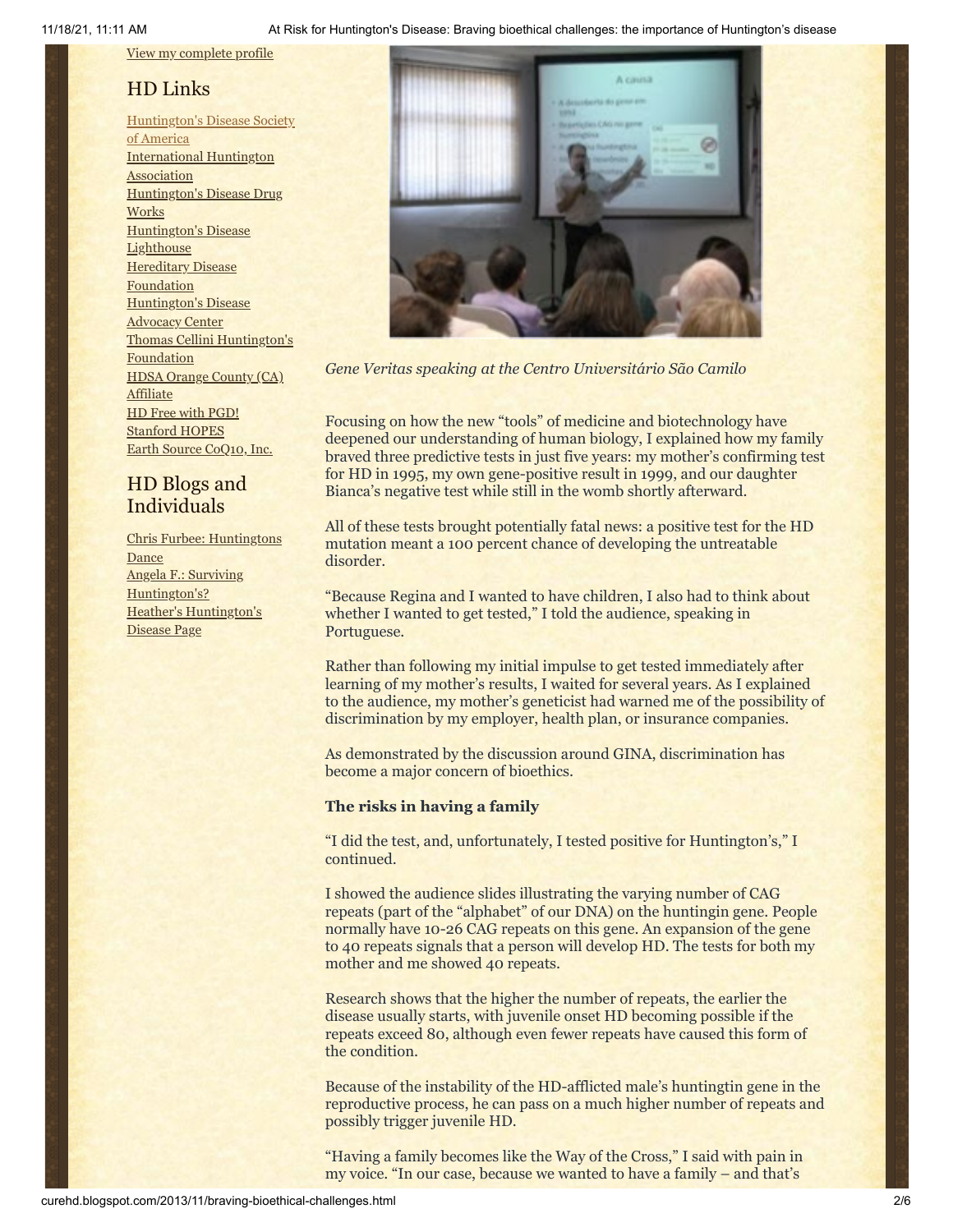11/18/21, 11:11 AM At Risk for Huntington's Disease: Braving bioethical challenges: the importance of Huntington's disease

why I got tested when I did – we faced a third test. First my mom's. Then mine. Then a third one: of our potential child.

"A low number of repeats: no possibility of having the disease. As the number of repeats rises, the possibility of the disease increases…. The more the repeats, the earlier the disease manifests itself, to the point where five to ten percent of the cases are juvenile Huntington's."

I pointed on the slide to a picture of [Olivia Ruggiano](http://curehd.blogspot.com/2012/01/lets-turn-grief-for-hd-angels-into-new.html), a 12-year-old girl who died of juvenile HD in 2012.

"In my case, with 40 repeats, I could pass on to another person 45 or 55," I continued. "There's a case where a father has 50 some repeats and the children have 80 or 90 repeats. That's when juvenile Huntington's happens."

## **Very serious questions**

I then delved into the heart of HD and bioethics as I had not done before in such detail in a public presentation.

"A family that faces that situation is suddenly confronted with two very serious questions," I said. "If they are thinking of the possibility of aborting the fetus, at what number of repeats would they abort? If you're a couple with the father carrying the gene and the mother gets pregnant, and you're afraid that the child could have the gene, you can test the child in the uterus to see what type of gene it has, whether it's normal or abnormal. If it's abnormal, you can know exactly how many repeats it has.

"And that's where a question of bioethics is forced upon people. Are you going to have that child – or not? Are you going to face a situation of death at the age of nine or 12? Or are you going to end the pregnancy?"

I explained that, living in California, Regina and I faced the additional burden of raising a potential child without familial support. My father dedicated himself to caring for my mom back in my home state of Ohio, while Regina's parents lived in far off Rio de Janeiro.

"How would Regina be able to care of me, a sick person in his forties or fifties, and also a child with symptoms or dying early?" I asked, pointing again to the picture of Olivia.

"These were the questions we dealt with and reflected on as we embarked upon the pregnancy," I observed. "Today there is a method for avoiding that question, with the implantation of healthy embryos. In 1999, that technique didn't exist. The only way was to get pregnant, then test."

#### **Fighting on other fronts**

The day our geneticist called with the news of Bianca's negative test in the womb was the happiest of our lives to that moment.

The next slide in the presentation showed two pictures: one of Regina, our gene-negative baby Bianca, and I together in the hospital the day of her birth, another of me clutching our "miracle baby" close to my face.

That terribly difficult and drawn-out part period forms just one part of our journey with HD.

As I pointed out to the São Paulo audience, HD families live the reality of bioethics in numerous other ways: by combatting the stigma and discrimination associated with the condition, negotiating intra-family conflicts arising from the disease, advocating for new and controversial treatments like stem cells, struggling to obtain various kinds of insurance,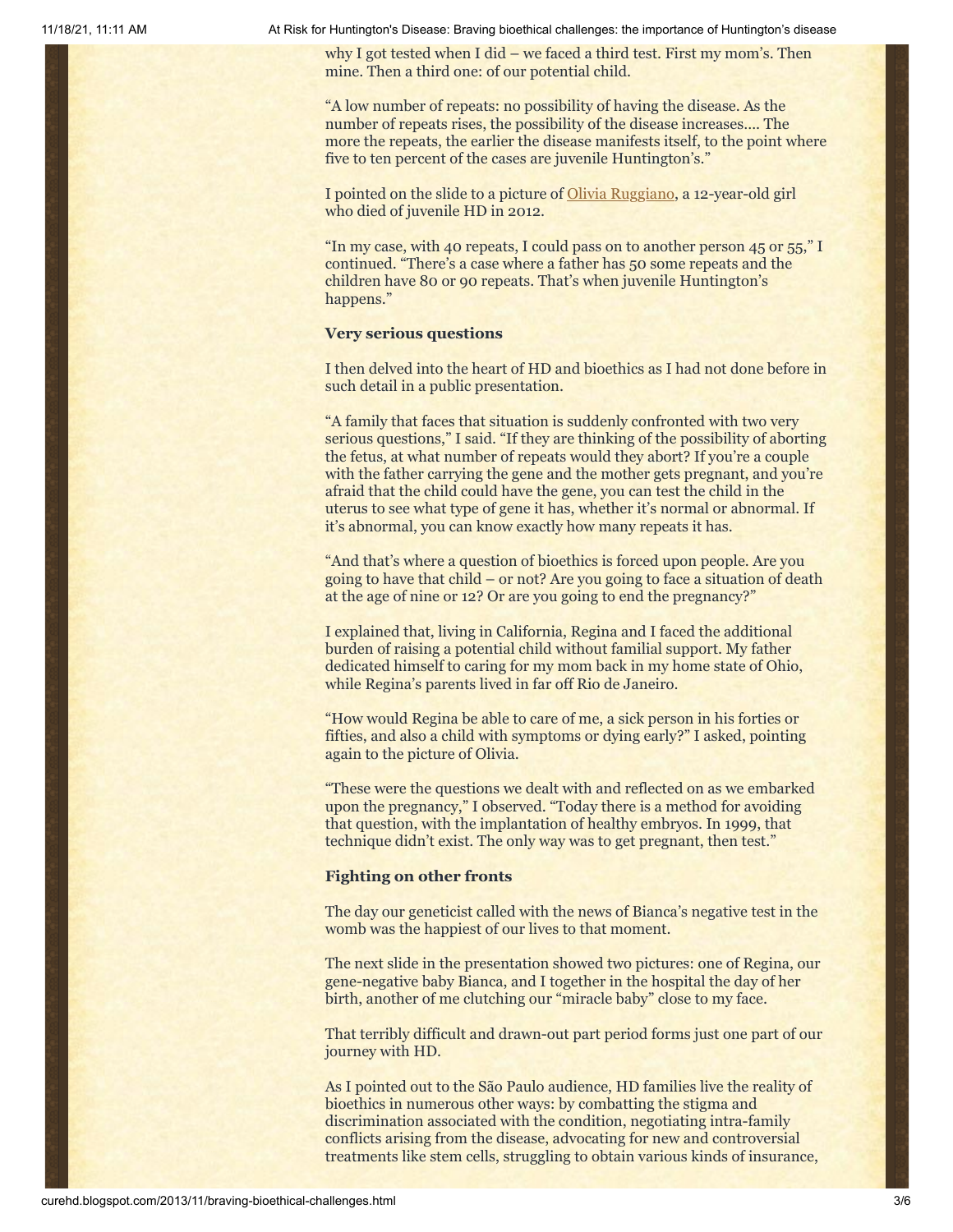11/18/21, 11:11 AM At Risk for Huntington's Disease: Braving bioethical challenges: the importance of Huntington's disease

facing financial ruin, and dealing with the lack of care facilities and personnel specialized in HD.

Sadly, I also reminded that audience of the high rate of suicide among HDaffected people. Euthanasia is another bioethical issue that comes into sharp focus for HD families.

#### **Emotional testimony**

After my 85-minute presentation, the audience offered commentary and questions for another 50 minutes. The emotional testimony from members of HD families and the poignant questions from the audience further underscored the seriousness of the bioethical issues surrounding HD and confirmed their global nature.

One man in his 30s cried as he recalled how his sister, who has the involuntary movements typical of HD, was called a "drunk" by the children at her 12-year-old daughter's school.

A middle-aged woman told how her brother, a computer programmer, lost his job after his performance declined significantly. Despite his obvious cognitive difficulties and aggressive behavior, two telltale signs of HD, both a caseworker and government psychiatrist working for the Brazilian social security system denied him public benefits.

"The psychiatrist said he was able to work and had no problems whatsoever," said the woman, who quit her job to care for her brother at home.

The family appealed the decision, but was denied again. They have sued in an attempt to obtain benefits.

At the last hearing in August, held before a federal judge, the caseworker, still unaware of how HD symptoms are manifested, asked whether the HD man drank alcohol.

At my talk, the HD man's sister referred to government doctors handling the request for benefits as "ignorant" and "stupid." The case is still pending.

"I'm angry and worn out," she said, adding that she is attempting to bring the case to the attention of the Brazilian media. "We need help."

[I noted that in the U.S., HD advocates are working towards passage of a](http://curehd.blogspot.com/2011/04/lets-fix-law-to-help-huntingtons.html) federal law to oblige the Social Security Administration to remedy a similar situation in which an inaccurate, outdated definition of the disease has kept many afflicted individuals from obtaining assistance.

#### **Proactive involvement and the hope of treatments**

Another, more positive area of bioethics involves participation as subjects in research studies and clinical trials. On this front HD people, gene carriers, untested at-risk individuals, and other family members are taking a proactive approach to contributing to the search for treatments and a cure, usually in a context of high bioethical standards.

Ultimately, allowing HD patients to manage their symptoms with effective remedies, or perhaps someday even curing the disease, will obviate many of the bioethical challenges, although new ones surely will arise – for example, as gene-positive people clamor to try untested drugs.

Our community can and should continue to show leadership on these issues.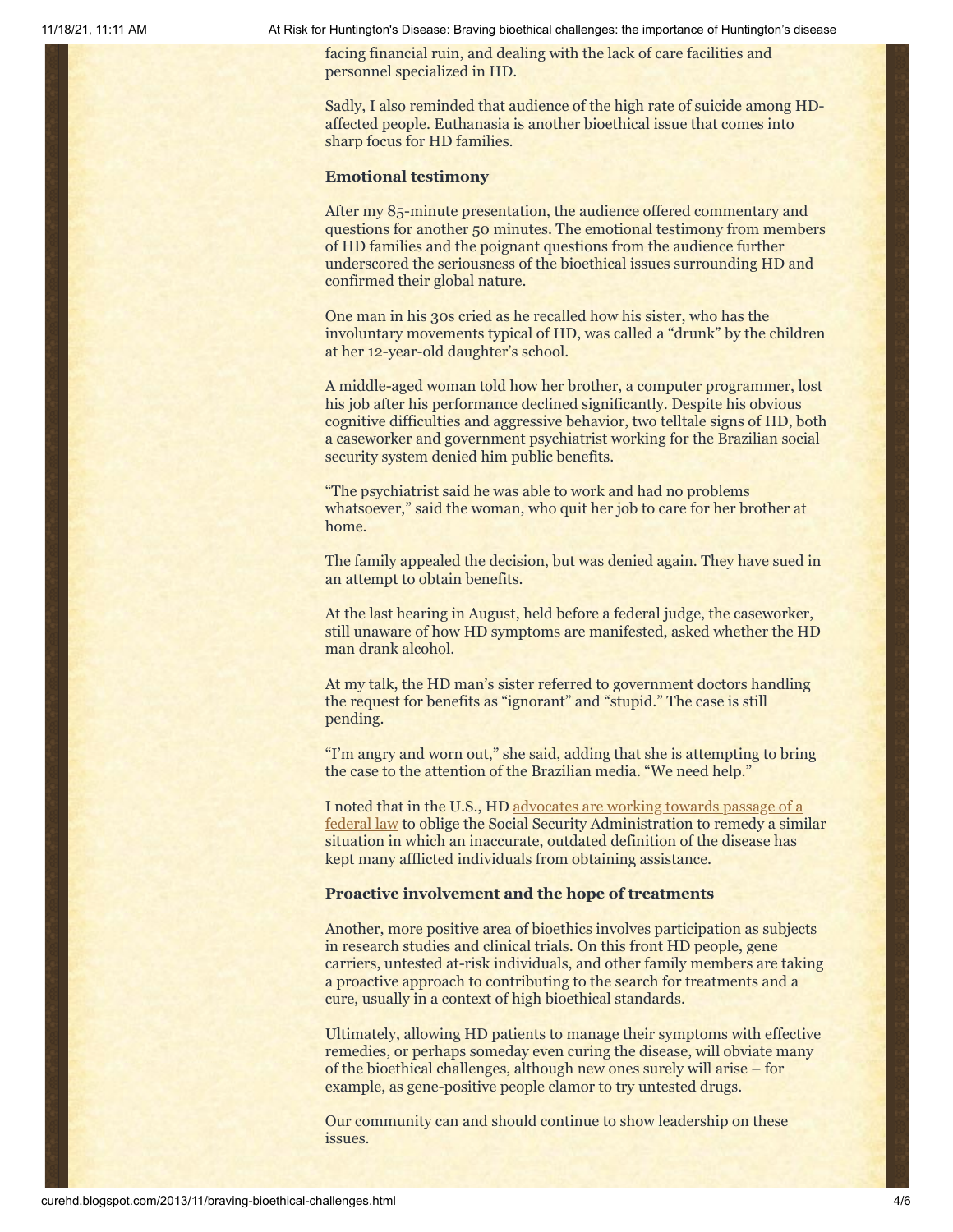11/18/21, 11:11 AM At Risk for Huntington's Disease: Braving bioethical challenges: the importance of Huntington's disease

For now, as I concluded my presentation, "It's time to conquer Huntington's!"

(The many Brazilian readers of this blog can watch my presentation and the Q & A in the videos below.)

| Δ |
|---|
| ш |

## **[A Doença de Huntington e a Bioética:](https://vimeo.com/75940419?embedded=true&source=video_title&owner=6019843) Um Estudo de Caso**

from **[Gene Veritas](https://vimeo.com/user6019843?embedded=true&source=owner_name&owner=6019843)**



[A Doença de Huntington e a Bioética: Um Estudo de Caso from Gene](http://vimeo.com/user6019843) Veritas on [Vimeo](https://vimeo.com/).



## **[A Doença de Huntington e a Bioética:](https://vimeo.com/75954717?embedded=true&source=video_title&owner=6019843) Debate sobre a Palestra de Gene Veritas**

from **[Gene Veritas](https://vimeo.com/user6019843?embedded=true&source=owner_name&owner=6019843)**

50:12

[A Doença de Huntington e a Bioética: Debate sobre a Palestra de Gene](http://vimeo.com/75954717) Veritas from [Gene Veritas](http://vimeo.com/user6019843) on [Vimeo](https://vimeo.com/).

Posted by Gene [Veritas](https://www.blogger.com/profile/03599828959793084715) at [2:51](http://curehd.blogspot.com/2013/11/braving-bioethical-challenges.html) PM  $\sqrt{M}$  M

Labels: [bioethics](http://curehd.blogspot.com/search/label/bioethics) , [biotechnology](http://curehd.blogspot.com/search/label/biotechnology) , [Brazil](http://curehd.blogspot.com/search/label/Brazil) , CAG [repeats](http://curehd.blogspot.com/search/label/CAG%20repeats) , [cognitive](http://curehd.blogspot.com/search/label/cognitive) , [daughter](http://curehd.blogspot.com/search/label/daughter) , [discrimination](http://curehd.blogspot.com/search/label/discrimination) , gene [carrier](http://curehd.blogspot.com/search/label/gene%20carrier) , [gene-positive](http://curehd.blogspot.com/search/label/gene-positive) , [genetic](http://curehd.blogspot.com/search/label/genetic%20testing) testing , [GINA](http://curehd.blogspot.com/search/label/GINA) , health insurance , [huntingin](http://curehd.blogspot.com/search/label/huntingin) , [Huntington's](http://curehd.blogspot.com/search/label/Huntington%27s%20disease) disease , [mother](http://curehd.blogspot.com/search/label/mother) , [mutation](http://curehd.blogspot.com/search/label/mutation) , [Obamacare](http://curehd.blogspot.com/search/label/Obamacare)

## No comments:

Post a [Comment](https://www.blogger.com/comment.g?blogID=10081281&postID=4773216776146843340&isPopup=true)

[Home](http://curehd.blogspot.com/)

[Newer Post](http://curehd.blogspot.com/2013/11/a-huntingtons-thanksgiving-message.html) **Dividends Home [Older Post](http://curehd.blogspot.com/2013/11/one-year-out-of-terrible-lonely.html)** 

∞

Subscribe to: [Post Comments \(Atom\)](http://curehd.blogspot.com/feeds/4773216776146843340/comments/default)